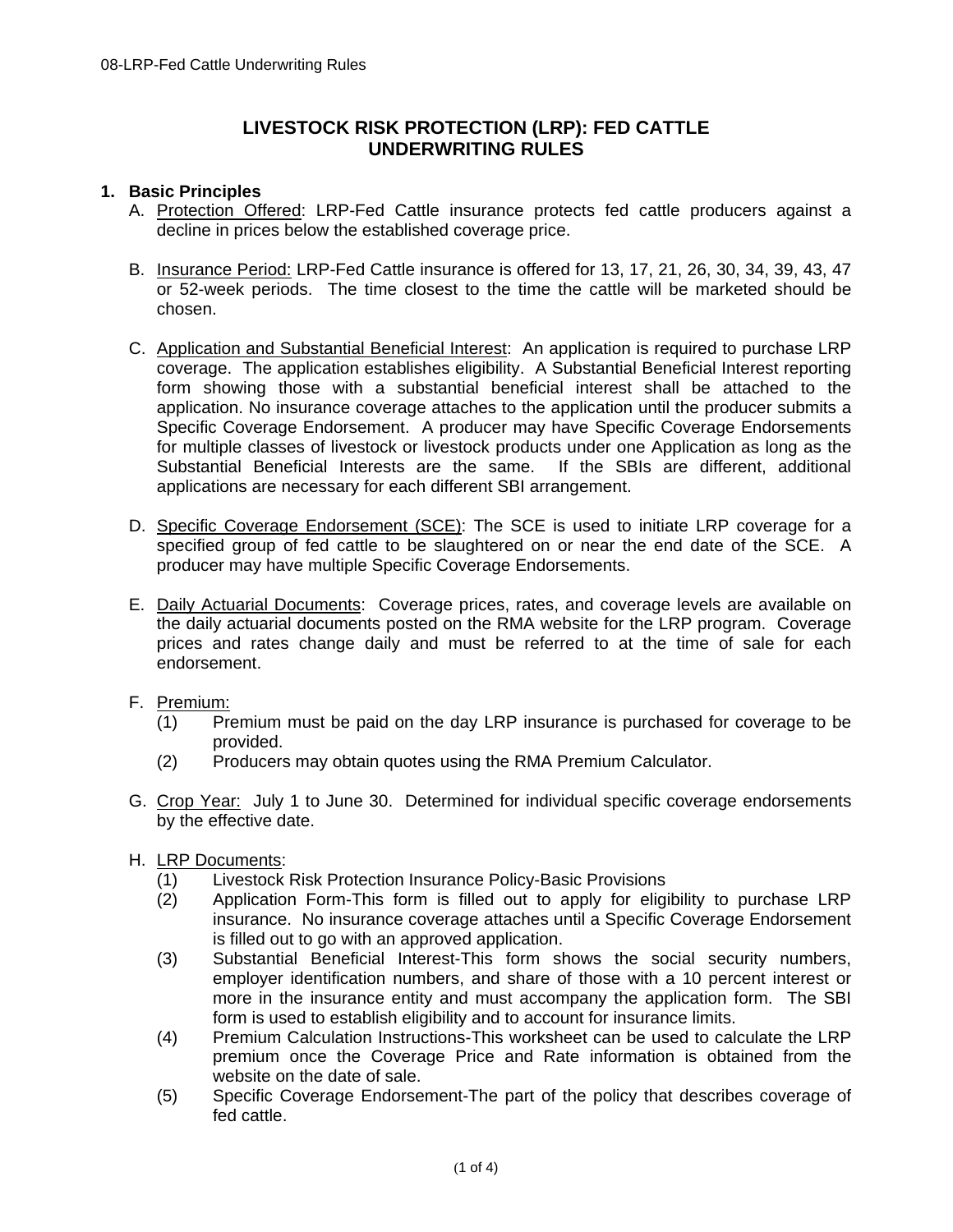- (6) Specific Coverage Endorsement Form-This form is filled out to attach coverage to the policy. An approval number must be obtained through the website to show that underwriting capacity is available. Only approved agents and companies participating in the Livestock Price Reinsurance Agreement may obtain approval numbers.
- (7) Assignment of Indemnity Form-This form is used for assigning any indemnity to a third party.
- (8) Transfer of Right to Indemnity Form-This form is used if the cattle are sold prior to the end of insurance period to transfer any indemnity to the new owner (providing the new owner meets eligibility requirements).
- (9) Claim Form-If the actual ending value, as specified in the Specific Coverage Endorsement, is below the coverage price, this form must be completed and sent to the company within 60 days following the end date. An indemnity payment will be made within 60 days of receipt of the claim form.
- (10) Special Provisions-May be obtained from the RMA website (www.rma.usda.gov) and are part of the policy materials.
- I. Area: The LRP-Fed Cattle program is offered in all counties in the states of Alabama, Arizona, Arkansas, California, Colorado, Florida, Georgia, Idaho, Illinois, Indiana, Iowa, Kansas, Kentucky, Louisiana, Michigan, Minnesota, Mississippi, Missouri, Montana, Nebraska, Nevada, New Mexico, North Carolina, North Dakota, Ohio, Oklahoma, Oregon, South Carolina, South Dakota, Tennessee, Texas, Utah, Virginia, Washington, West Virginia, Wisconsin, and Wyoming.
- J. Continuous Policy: If the policy is not cancelled in writing by June 30, the policy (but not any Specific Coverage Endorsements) will automatically renew. The policy may be cancelled at any time unless a Specific Coverage Endorsement is in effect.

## **2. Limitations**

- A. Program Funding Limits: This pilot program was established in the Federal Crop Insurance Act with overall funding limitations. Coverage may not be available if underwriting capacity has been expended.
- B. Annual Policy Limits: The annual limitation of the number of head of fed cattle that may be covered during the crop year is 4,000 head. For the insured entity, the number of insured cattle will be totaled and may not be more than 4,000 head. The Substantial Beneficial Interest form will be used to determine the total head insured by any individual. For example: Smith Farms has 2,000 head insured under LRP. John Smith has a substantial beneficial interest in Smith Farms and has 90 percent interest (2,000 \* .90 = 1,800 head). John Smith also has cattle under his own name and wants to insure 1,000 head. The total cattle insured by John Smith are:  $1,800 + 1,000 = 2,800$  head which is below the crop year limit of 4,000 head.
- C. Endorsement Limits: A limitation of 2,000 head of fed cattle may be insured under any one Specific Coverage Endorsement.
- D. Daily Sales Limits: This pilot program has a daily limit for the total amount of premium sold for the sales period. Coverage may not be available if the Underwriting Capacity Manager computer system determined that the sales limit has been, or would be, exceeded.

## **3. Coverage**

A. Coverage Prices: The prices that can be insured by the producer. They change daily and must be obtained from the RMA website. Premium rates correspond to the coverage prices.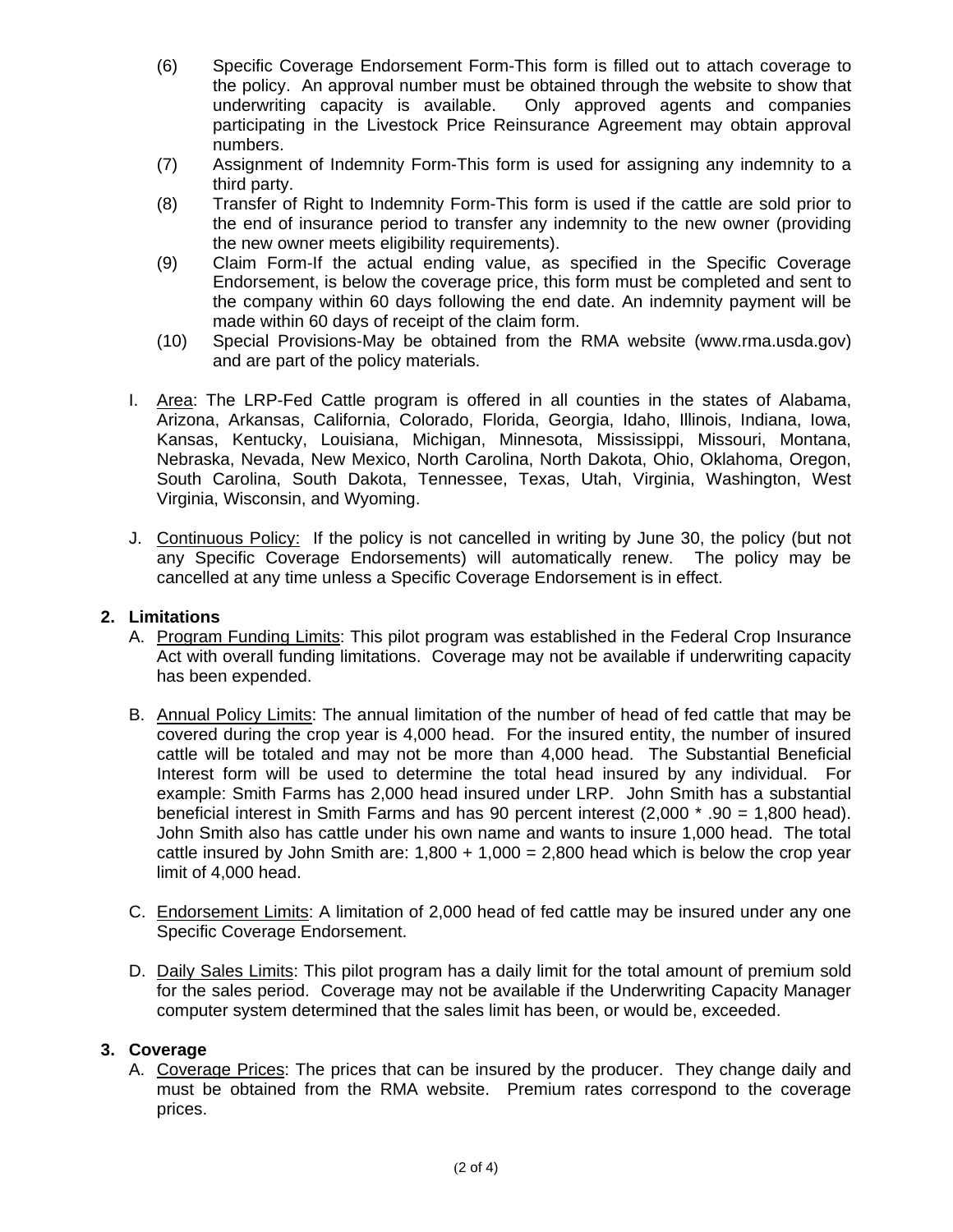- B. Coverage Levels: Calculated based on the chosen coverage price. Coverage levels will range from 70% to 100%.
- C. Availability of Coverage: Coverage information is found exclusively on the daily Actuarial Documents, and is applicable only for the date of sale. Coverage can be purchased from the time prices and rates are published on the RMA website and ending on the following calendar day at 9:00 a.m. Central Time, or as otherwise specified in the Special Provisions. Coverage is not available for purchase on dates that would have an effective date of a Federal or a market holiday, or if the website or premium calculator are not operational, or if sales are halted by FCIC under section 4 of the Basic Provisions. Coverage will not be available if any of the required data for establishing coverage prices or rates is not available or if futures do not continue trading at the end of the day (if the price moved the maximum allowed by the exchange), or for any other reason specified in the policy. The coverage offered or the cost of coverage will not be changed in response to any revisions to the information used in determining coverage prices or rates.
- D. Suspension and Resumption of Sales: The LRP program could be suspended for several days based on the number of consecutive days with a daily price change equal or exceeding the Daily Price Limit, as defined by the CME. Currently the maximum allowable price change is \$3.00 above or below the previous day's settlement price.

Sales of LRP will be suspended for future sales periods if, based on CME market settlement information, at least four (4) of the CME Live Cattle futures contracts have a daily price change equal or exceeding the Daily Price Limit for two (2) consecutive days. LRP sales will resume if and when there have been two (2) consecutive days without there being four (4) or more CME Live Cattle futures contracts equaling or exceeding the Daily Price Limit.

## **4. Calculations**

A. Premium calculation example:

An operation has 50 head of fed cattle and expects to market the fed cattle at a target weight of 11 cwt each. The insured share is 100 percent. The expected ending value is \$68.42 per live cwt and the producer selects a coverage price of \$65 per live cwt. For this coverage price the rate is 1.3990%. The premium subsidy is 13 percent. The premium is calculated by:

- (1) 50 head times 11 cwt equals 550 cwt.
- (2) 550 cwt times the coverage price of \$65 equals \$35,750.
- (3) \$35,750 times the insured share of 1.00 equals an insured value of \$35,750.
- (4) \$35,750 times the rate of .013990 equals \$500 total premium.
- (5) \$500 times the producer premium subsidy percentage of .13 equals \$65.
- (6) Subtracting \$65 from \$500 equals the producer premium of \$435.
- B. Indemnity calculation example:

For the above operation with 50 head of fed cattle, a target weight of 11 cwt, an insured share of 100 percent, and a coverage price of \$65 per live cwt, the actual ending value is equal to \$60 per live cwt. Since \$60 is less than the coverage price of \$65, an indemnity is due. Indemnity is calculated by:

- (1) 50 head times the 11 cwt target weight equals 550 cwt.
- (2) Subtracting the actual ending value of \$60 from the coverage price of \$65 equals \$5/cwt.